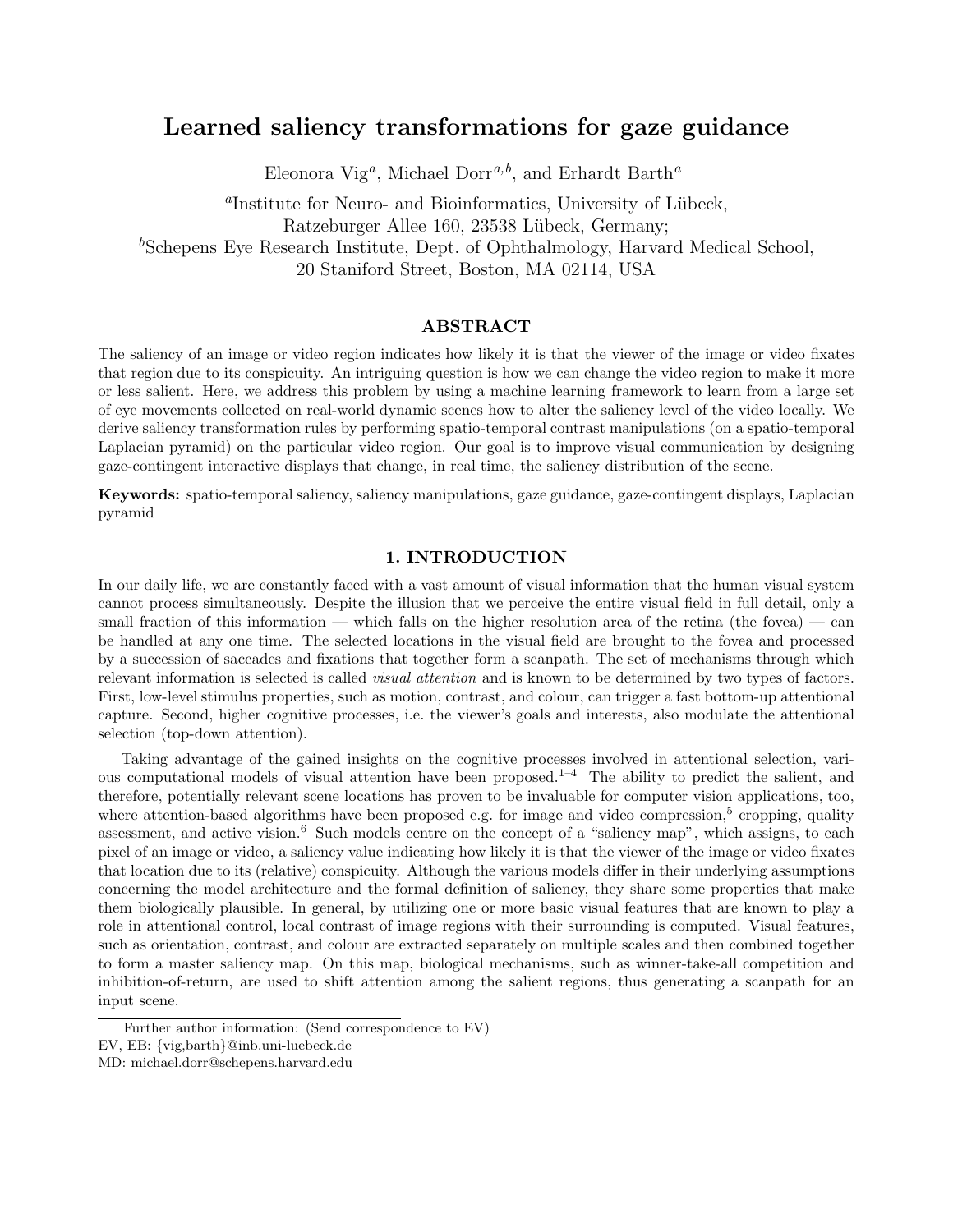Apart from the prediction of scanpaths, only very few studies have addressed the intriguing question of how one can change an image or video locally to *influence* the emerging scanpath, i.e. how human gaze can be *guided* by low-level changes to the visual stimulus. In situations where a large visual display (or visual field) needs to be searched for specific information (e.g. driving, analysing medical and geological images), it is often crucial in which order the salient (and relevant) objects and events are attended to, i.e. how we look at a certain visual stimulus. Eye movement studies have shown that in several domains the gaze patterns of experts differ considerably from that of novices. For example, search strategies of expert and novice radiologists are substantially different,<sup>7</sup> and experienced drivers' and pilots' gaze patterns exhibit shorter dwell times and are better defined;<sup>8</sup> in other words, experts have learned to direct their eyes more efficiently. Moreover, in safety-critical situations, such as driving, assistance in where to look next, for example in order not to overlook a pedestrian, can prove more than beneficial.

Recently, we proposed gaze-guidance systems that lead the observer's gaze through a visual scene in order to enforce a predetermined, optimal scanpath and, through this, to aid the information uptake of the human viewer.<sup>9</sup> The goal is to augment human vision with computer vision technology in a least-obtrusive way. Gaze guidance is realized by gaze-contingent interactive displays that use an eye tracker to monitor the viewer's gaze. In order to achieve an alteration of the gaze patterns, the saliency distribution of the visual scene is modified in real time by local changes to the visual input. Based on the original visual input and the eye position of the viewer, first, a limited set of salient, candidate locations is predicted that would attract the user's gaze. Then, using real-time video processing, we increase the probability of being attended (i.e. its saliency) for one candidate location, and simultaneously decrease saliency for all other candidates. That such modifications are not perceived consciously is assured by the fact that they are embedded gaze-contingently in the periphery.

Previously, several attempts had been made to influence gaze patterns, either by filtering potentially salient targets<sup>10, 11</sup> or by adding synthetic gaze attractors such as flashing Gabors.<sup>12, 13</sup> However, these attempts were limited to static natural images and computer-generated content, where eye movements are more idiosyncratic and less driven by bottom-up saliency than on natural movies,<sup>14</sup> and they were also not rendered gazecontingently, so that subjects presumably quickly became aware of the changes and could consciously decide to ignore their effect.

In the above formulation, a critical issue is to identify optimal image transformations that can make a video region more (or less) eye-catching (i.e. salient) to the viewer. Here, we use a data driven approach to the problem, which aims at *learning*, from eye movements collected on real-world dynamic scenes, how to alter the saliency level of the video locally. We consider a two-class classification scenario in which the video regions fixated by humans form the salient class and non-fixated locations represent the non-salient class. To the best of our knowledge, the general problem of "moving" a sample of a class into the other, in an optimal way and under certain constraints, is novel in the machine learning and computer vision literature.

In the current scenario, transformations are limited to subtle changes in the video patch that go "unnoticed" — as they are embedded gaze-contingently in the periphery — yet still have a gaze guiding effect. In theory, such image modifications could be derived directly in the pixel (or intensity) space of image regions (or patches). However, as natural image patches are known to be samples of an unknown low-dimensional manifold in the space of all possible image patches (i.e. generating an image patch randomly pixel-by-pixel does not give a natural image), transforming them in the original, high-dimensional pixel space will almost always result in unnatural, white noise images. In other words, there are only a limited number of modifications that could be performed on a given image while still preserving its natural look. Moreover, these modification rules would be specific to the image patch at hand, and would not apply to all patches.

Alternatively, one could map the high dimensional pixel patch onto some lower-dimensional (parameter) space by peforming local *feature extraction* on the patch. Such an approach clearly limits the range of possible image modifications to changes in the chosen feature space. This could mean, for example, an increase/decrease in either luminance contrast, colour contrast or intensity, or motion velocity. Nevertheless, it has the advantage that any meaningful feature modification still yields a natural looking image. However, a strong constraint is imposed on the chosen feature space by the need to be able to apply (or map back) the changes in the feature space to the pixel image. Additionally, as we intend to derive transformation rules from information on the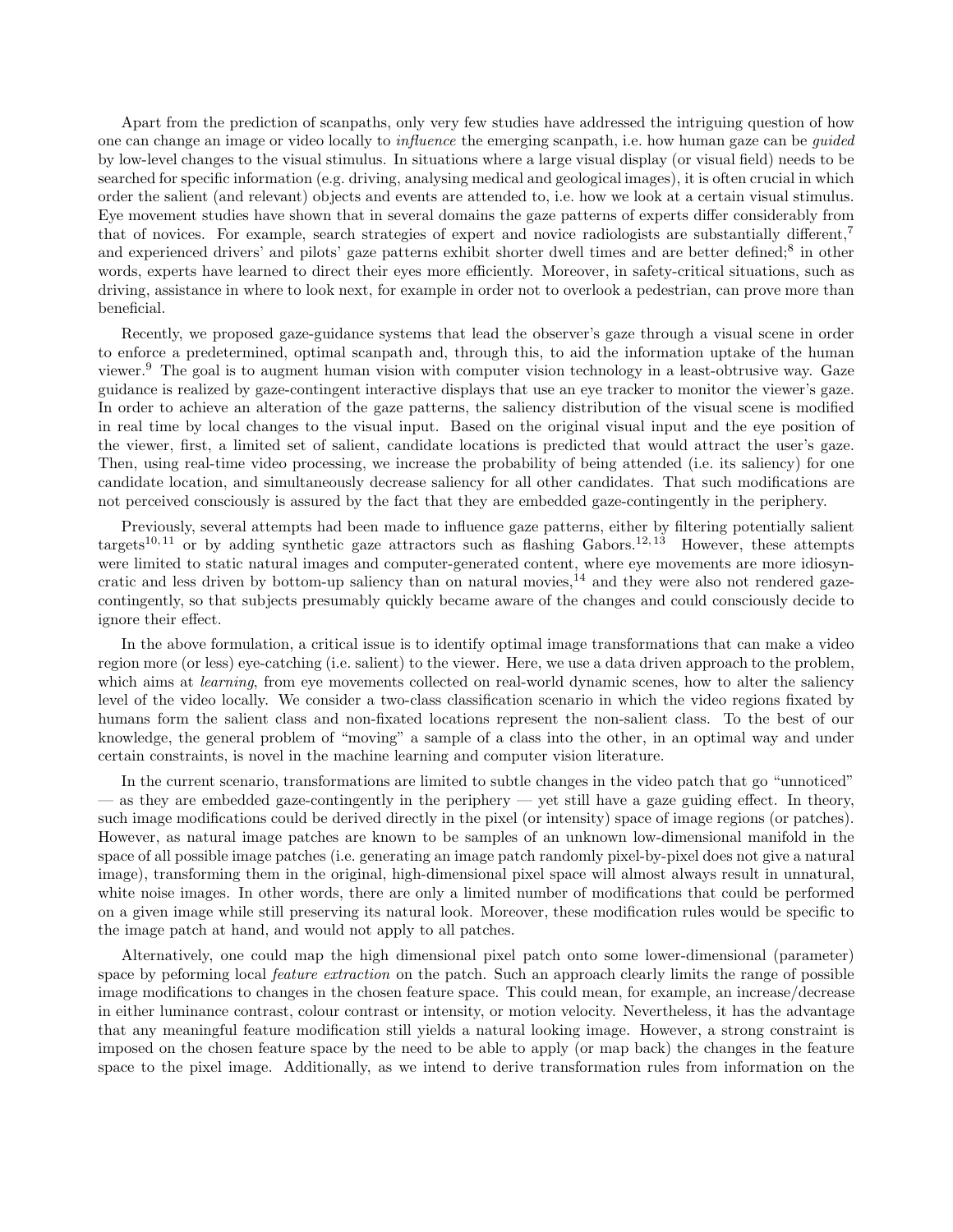salient and non-salient image regions that was obtained with machine learning algorithms, the proposed feature space must be characterized by a good separability of the salient and non-salient classes.

In this paper, we propose to use the *local spectral energy* as a feature space that satisfies the above constraints. It is a low-dimensional representation of a movie patch computed on each level of a spatio-temporal Laplacian pyramid by averaging the squared pixel intensities within the patch. Learned transformations within this space can be implemented as local spatio-temporal contrast manipulations on a spatio-temporal Laplacian pyramid. We show that such transformations lead to a modification of the saliency distribution, which in turn should result in a change in eye movement statistics. In Sec. 2, we present the machine learning framework used for deriving transformations in the spectral energy space. Then, in Sec. 3, we evaluate the effect of the spatio-temporal contrast modifications on saliency distribution in a preliminary experiment, where such energy modifications are embedded offline in a number of real-world videos. The desired effect (an increase or decrease in absolute saliency) is observed in different saliency maps of the modified movies — maps computed by state-of-the-art saliency models for dynamic scenes.

## 2. TRANSFORMATIONS IN THE SPECTRAL ENERGY SPACE

To derive saliency alteration rules, we explore a data-driven approach that takes advantage of learning the discriminative characteristics of salient video regions directly from human-labelled data (i.e. fixated video areas). Note that this approach does not make any assumptions per se on what constitutes saliency in natural movies. Our strategy is to first learn the structural differences between fixated and non-fixated movie regions by building a classifier that operates on the spectral energy representation of the patches, and then use information on the classification boundary to move elements of one class into the other.

#### 2.1 Spectral energy as a simple saliency measure

The flow diagram of our joint saliency classification/modification scheme is depicted in Fig. 1. Given a collection of real-world videos, we use eye movements collected on them to label movie areas as either attended or nonattended. The videos are first decomposed into their Laplacian pyramid representation,15, 16 i.e. a dissection of the original movie into a hierarchy (or pyramid) of videos such that each pyramid level corresponds to a different spatio-temporal frequency band. For each movie location  $p = (x, y, z)$  in the two classes (with spatial coordinates x and y, and frame number  $z$ ), the local spectral energy is extracted on each level of the spatiotemporal Laplacian pyramid. The spectral energy  $e_{s,t}$  on the s-th spatial and t-th temporal pyramid level  $(L_{s,t})$ is computed in a spatial neighbourhood centred around p as

$$
e_{s,t} = \sqrt{\frac{1}{W_s H_s} \sum_{i=-W_s/2}^{W_s/2} \sum_{j=-H_s/2}^{H_s/2} L_{s,t}^2(x_s - i, y_s - j)},
$$
\n(1)

where  $W_s$  and  $H_s$  stand for the width and height of the neighborhood on the s-th spatial scale (fewer pixels on lower-resolution spatial scales, but independent of the temporal scale). The spatial coordinates of the location  $p$ are also subsampled on the spatial scale s:  $(x_s, y_s) = (x/2^s, y/2^s)$ . We consider a spatial window around a video location because context is known to strongly influence the saliency of the location, and with fixational data one also needs to compensate for spatio-temporal imprecision in both the eye tracking and the human visual system. The size of the window is a free parameter whose value needs to be determined either from data fitting or chosen in accordance with the results of perceptual experiments.

Thus, each video patch, be it attended or not, is described by a feature vector consisting of the spectral energies extracted on the different pyramid levels. With this low-dimensional representation (or energy profile) of a video patch a non-linear kernel support vector machine (SVM) is trained that can discriminate between salient and non-salient movie regions. We here note only briefly that despite its simplicity this algorithm yields similar results to state-of-the-art saliency models. On the collection of videos considered below for evaluation, the leave-one-out ROC score for predicting eye movements — averaged over all 18 movies and after removing biases inherent in eye tracking data — is 0.63 for the above simple algorithm, 0.63 for the classical Itti and Koch model,<sup>1</sup> and 0.64 for SUNDAy.<sup>17</sup> In previous work, however, we could also obtain better results (ROC score of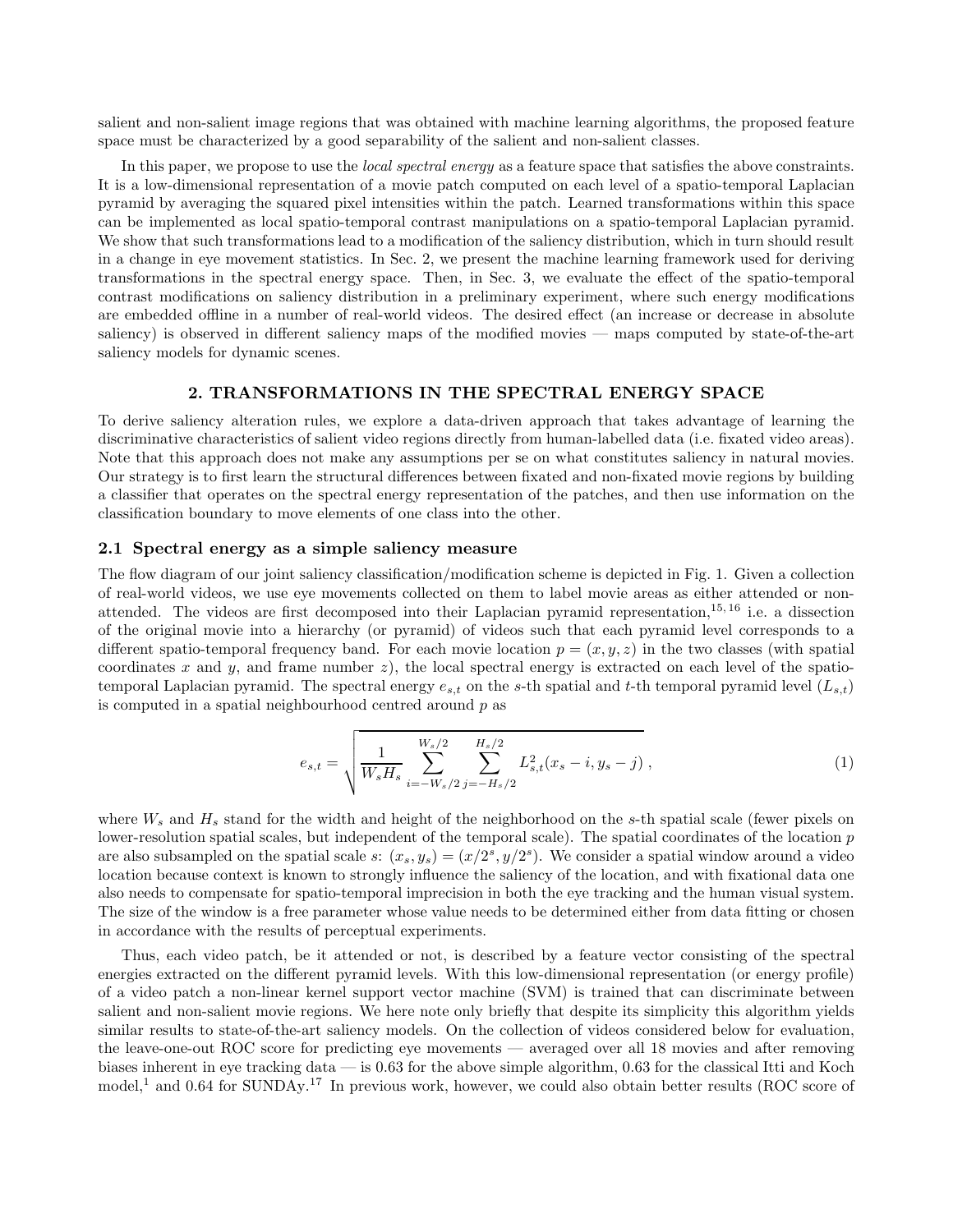

Figure 1. Flow diagram summarizing the proposed approach. In the saliency classification phase (left), a classifier is trained with the spectral energy profiles of attended and non-attended video patches (fixations are denoted by small red (filled) squares in the movie frame). This feature is extracted as the mean-square-root of pixel intensities in a neighbourhood around the locations (large unfilled square) on each level of a spatio-temporal Laplacian pyramid. Right: Schematic view of transformation rules (for illustration purposes, only a two-dimensional feature space is shown:  $\vec{f} = (e_1, e_2)$ ). An iterative SVM approach (kernel + linear SVM) is utilized to learn an optimal separation (a hyperplane  $h = (\vec{w}, b)$ ) of salient (green dots) and non-salient (red triangles) video regions. To avoid saccades to a particular salient region whose energy profile is  $f$ , the patch's energy profile is moved perpendicular to h in the direction of the class of non-salient regions (along  $\bar{f}_{\text{dec}}$ ). To increase the patch's saliency, its energy profile is moved away from h (along  $\bar{f}_{\text{inc}}$ ).

 $(0.67)$  based on invariants of the structure tensor,<sup>18</sup> which are generic representations that are not invertible and thus cannot be used for saliency modifications.

## 2.2 Spectral energy modification

Support vector machines search for an optimal "hyperplane", a decision boundary that separates the two classes with maximum margin. The hyperplane h is described by a vector  $\vec{w}$  perpendicular to the plane and the bias b, which specifies its shift from the origin. The closer an instance to the plane, the more difficult it is to classify it into either group, because the more it resembles instances of the other class. The classification confidence of those points located far from the plane is high since, in our case, they are "truly" salient/non-salient video areas. Therefore, in order to change the saliency level of a movie region (in terms of its spectral energy) it suffices to move its energy profile relative to the plane, either towards the plane or away from it. Thus, a separating plane imposes a meaningful direction for transformations of spectral energy profiles in the feature space.

Still, an important question remains: how can we map back a modified feature vector (energy profile) to an image patch? How to apply the learned transformations to the original video patch? Obviously, this mapping can only be approximate, but there are various ways of increasing or decreasing the spectral energy of a video patch. A straightforward approach, applied here, is to multiply every pixel in the patch with the ratio of the desired and actual energy, thus increasing or decreasing contrast in the specific pyramid scale.

One complication in our scenario relates to the fact that the classifier that best discriminates salient video regions from non-salient ones is kernel-based, i.e. it nonlinearly maps its input data into a higher-dimensional space, where the problem becomes linearly separable. The non-linear mapping between the input space and the high-dimensional feature space is performed implicitly using the kernel trick, hence the  $\phi$  non-linear embedding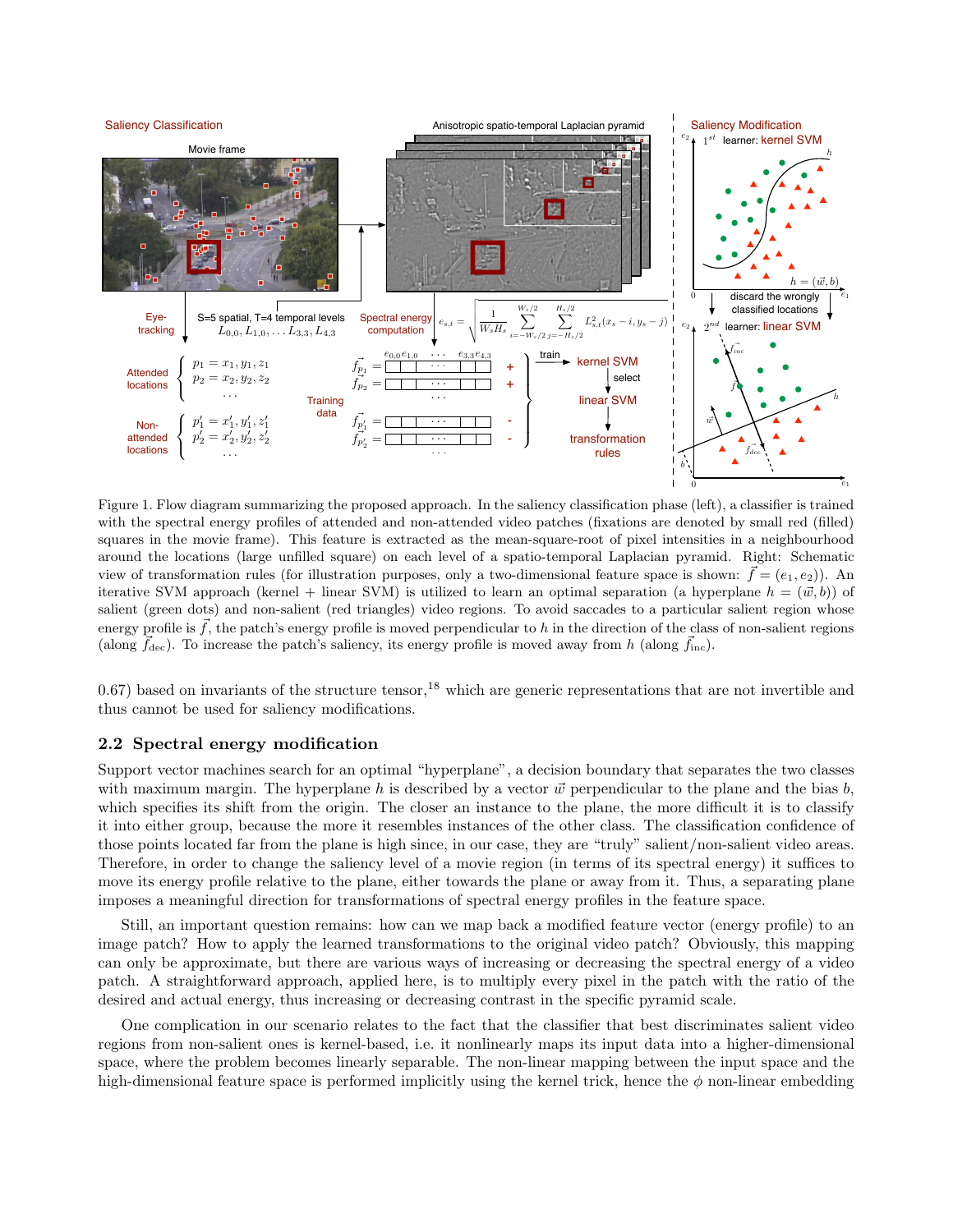function is unknown. As a result, the reverse mapping (with an unknown  $\phi^{-1}$ ) from the feature space back to the input (energy) space of the modified data points is difficult. This is known as the *pre-image problem* in the kernel methods literature. It has been shown that exact pre-images typically do not exist but need to be aproximated, in the process of which they can (easily) get distorted. To remediate the issue of a further non-linear mapping, we reformulate the task of learning a saliency classifier by considering only a subset of the attended and non-attended locations, thereby making the problem "easier". Assuming that the video patches correctly classified by the kernel support vector machine approximate well the manifolds of their respective classes, we train a second, *linear support vector machine* with only these patches, in case of which the separating plane is defined in the input (energy) space — see Fig. 1 for a visual illustration.

Recall that with our problem formulation (gaze guidance through saliency manipulations), the alteration (in terms of the probability of being attended) of only potential gaze-capturing locations is intended. To modify the saliency of a candidate, i.e. salient, video patch, we move its energy profile perpendicular to the separating hyperplane of the linear SVM, either towards the non-salient class (i.e. towards the hyperplane, to make the patch less salient), or away from the hyperplane (to increase its saliency) — as shown schematically in Fig. 1. Thus, for a candidate location with spectral energy vector  $\vec{f}$ , the transformation rules are defined as

$$
\begin{array}{ll}\n\vec{f}_{\text{inc}} &= \vec{f} + \alpha_1 \vec{w} \frac{b}{\|\vec{w}\|} \\
\vec{f}_{\text{dec}} &= \vec{f} - \alpha_2 \vec{w} \frac{b}{\|\vec{w}\|}\n\end{array},\n\tag{2}
$$

where  $\alpha_i$  denote the degree of change.

One might argue whether the learning of such contrast modification rules (or weights) from eye movement data really is necessary. An analysis of the average spectral energy at attended and non-attended locations reveals that, on every scale, the attended movie regions have higher spectral energy than non-attended ones. Thus, it may suffice to increase/decrease energy by a constant factor — relative to the average spectral energy of the specific class — in each frequency band. However, we chose to learn these weights, since this way the local structure of the manifold of natural video patches is also considered, and the relative weighting of individual frequency bands becomes possible. Different spatio-temporal frequency bands may play different roles in guiding bottom-up attention, and individually weighting them can account for these differences.

To avoid artefacts, such as pixel saturation, due to strong contrast enhancements (occuring in the "saliencyincrease" case), elaborate normalization schemes that map back the output videos to pixel intensity values in [0, 255] are required. Because natural videos usually already use up the limited dynamic range of the display, we reduce the to-be-modified videos to x% overall contrast and adjust the energy weights (through the strength factors  $\alpha_i$  in Equation (2) such that the intensity range at the modified location is stretched maximally without overflows. Also, in order to avoid strong and unnatural changes in the candidate video patch, the DC component (i.e. the lowest pyramid level of the Laplacian) is left unaltered.

#### 3. EXPERIMENTAL EVALUATION

To evaluate the effect of the spatio-temporal contrast modifications on saliency and eye movements, in a preliminary experiment, we embedded such local energy transformations in high-resolution videos of natural outdoor scenes. Three baseline saliency models for dynamic scenes, the model of Itti and Koch,<sup>1</sup> SUNDAy,<sup>17</sup> and a simple yet powerful approach based on the invariants of the structure tensor,<sup>4</sup> were used to compute saliency maps both for the unmodified and transformed movies. Using statistical tests, we then verify whether the embedded spectral energy modifications really bring the desired change, i.e. an increase or decrease in absolute saliency.

### 3.1 Learning the contrast modification rules

For the experiment, we use a collection of 18 natural videos (1280 by 720 pixels, 29.97 fps, about 20s duration each, recorded in the  $Y'C_bC_r$  format) for which eye movements of 54 human subjects freely viewing these movies are available.<sup>14</sup> From the recorded eye traces overall about 40,000 saccades are extracted using a dual-threshold velocity-based procedure.<sup>19</sup> These fixations are used to find an optimal hyperplane for separating salient and less salient video regions. For the non-salient locations, however, biases inherent in gaze data need to be addressed.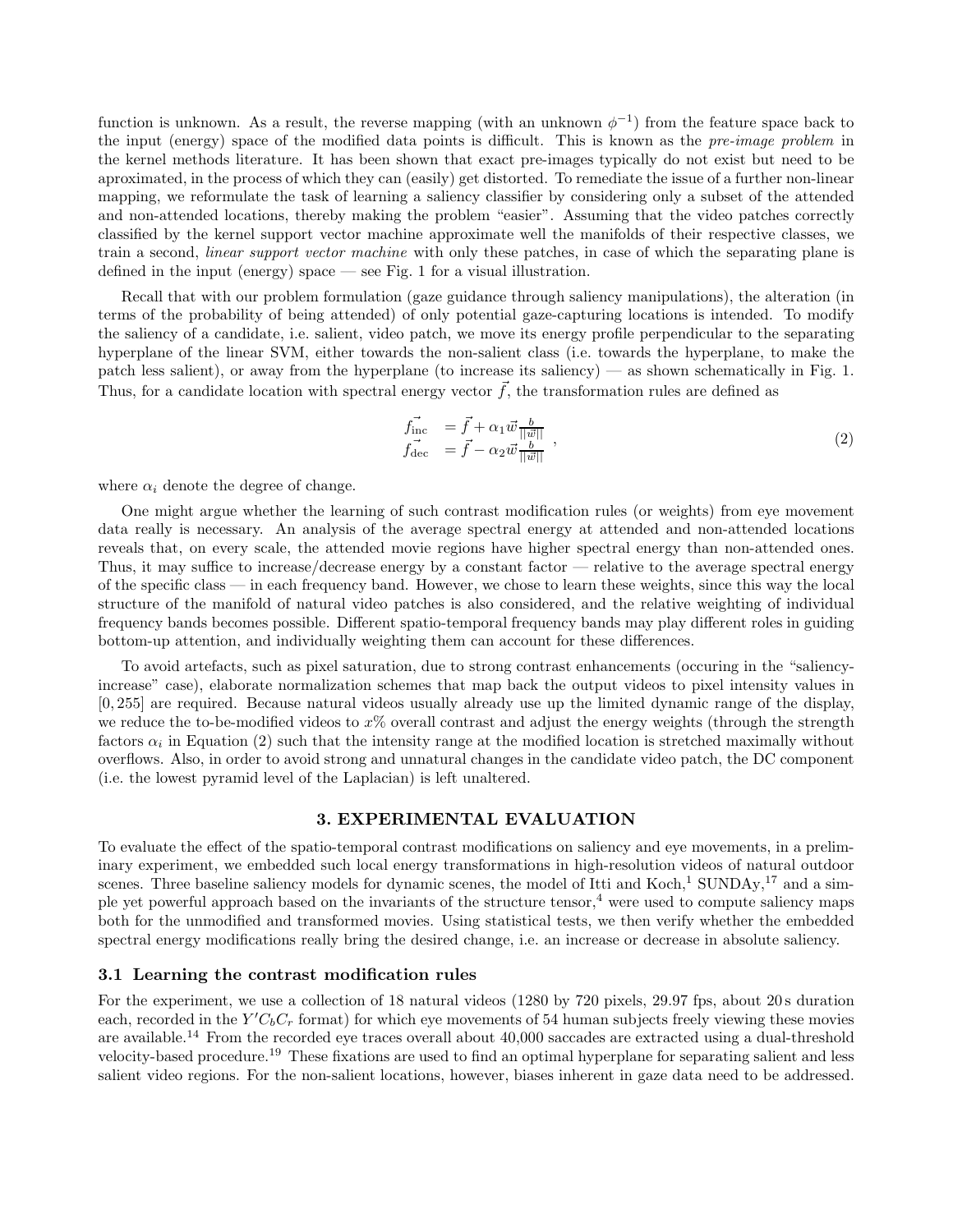Because eye movements tend to cluster in the centre of the screen (a phenomenon known as the central fixation bias in the human vision literature), one needs to assure a similar, centrally biased distribution of non-attended locations, too. To achieve this, a common approach, which we also follow here, is to use randomly chosen scanpaths from other movies as non-attended locations on a given video. Additionally, assuming that saccades are "responses" to gaze-capturing events, one would also need to consider the oculomotor latency between the event and the saccade associated with it. However, we have previously shown that, possibly due to prediction, the average time lag of saccades in natural videos is near-zero, i.e. no offset needs to be taken into account.<sup>20</sup>

The energy profiles of the attended and non-attended locations are computed on an anisotropic Laplacian pyramid decomposition of the videos (the pyramid having  $S = 5$  spatial and  $T = 4$  temporal levels), in a 5 by 5 degree spatial neighbourhood on all scales (which corresponds to  $128 \times 128$  pixels on the highest spatial levels). In the periphery, the highest spatial and temporal frequency information is known to contribute little to attentional selection, since high spatio-temporal frequency is discernible only near the fovea. Therefore, we leave the energies in these scales (8 out of the 20 pyramid levels) unaltered, i.e. we fix their weights to 1.0. Thus, the soft-margin kernel  $\text{SVM}^{21}$  operates in a low-dimensional space: on the only 12-dimensional vectors containing energies from all but the highest spatial and temporal scales. The optimal SVM parameters, the width of the Gaussian  $\gamma$  and the penalty term  $C$ , are found with 5-fold cross-validation. Different from classical machine learning tasks, here, we do not wish to improve the performance of the above simple classifier on independent test data, but rather optimize it to better fit the given training data. Even though not relevant here, performance on test data is also good (see Sec. 2.1). The quality of prediction on the training data is measured through ROC analysis, which reports an ROC score of 0.82. After discarding the wrongly classified video patches, about 28,000 locations are left per class, with the energy profiles of which a linear SVM is trained. Its C parameter is again determined with 5-fold cross-validation. Now, with this linear SVM, on the selection of "truly" (i.e. easily discriminable) salient and non-salient video patches, an ROC score of 0.819 is achieved. The optimal separating hyperplane  $h = (\vec{w}, b)$  found by this linear SVM shall be used to derive the rules in Equation (2).

#### 3.2 Embedding the modifications in natural movies

For our evaluations, in the above 18 movies, about every second, 10 candidate locations are determined. In principle, we could have used the above simple saliency predictor based on the spectral energies (or any other state-of-the-art saliency model) to generate these locations. However, for our testing purposes, the most precise determination of gaze-capturing areas is important, and human observers' eye movements are still best predicted by other observers' eye movements. Hence, we created a spatio-temporal fixation density map for each movie by placing a two-dimensional Gaussian with standard deviation 0.75 deg at each gaze sample of the 54 subjects. After normalizing the superposition of these Gaussians, the candidate locations are iteratively extracted from these maps by picking the location with the highest "empirical" saliency, and subsequently laterally inhibiting this location with an inverted Gaussian of standard deviation 2.35 deg. In this way, it is also assured that within a neighbourhood of about  $5 \times 5$  deg no overlaps of candidates occur. With Equation (2), for each of these candidates a pair of new spectral energy vectors is computed based on the candidates' actual profiles, which were extracted with the parameters used for the SVM learning. The scalar  $\alpha_i$ , which controls the degree of change, is first set to a fixed initial value independent of the candidate's energy vector. The rationale is that, at this point, we only define the directions of change in the feature space of spectral energies, and adjust the strength of the modification later, separately for each test condition, in which the effectiveness related to different modification strenghts is examined. Thus, for contrast modifications, initial weights  $\vec{w_{\text{inc}}}$  and  $\vec{w_{\text{dec}}}$  are derived as the ratio between the desired and actual energies  $\frac{f_{\text{inc}}^{\rightarrow}}{\vec{f}}$  and  $\frac{f_{\text{dec}}^{\rightarrow}}{\vec{f}}$ , respectively.

As mentioned above, if contrast is increased beyond what the dynamic range of the display allows, artefacts occur. Therefore, to leave room for contrast enhancements, we reduce the overall contrast of our movies by different amounts, and embed modifications in each of these contrast-decreased videos.

The final, video patch-specific saliency-increase weights  $w_{\text{inc}}^{\pi'}$  are defined for each contrast level so as to stretch the dynamic range in the neighbourhood of the candidate between the extrema (i.e. 0 and 255, black and white – as we are operating on the brightness channel only). Thus, with different overall contrasts, it becomes possible to quantify the strength of the modification and evalutate its effect on saliency. We introduce a simplified notation for the *synthesis* of the Laplacian pyramid:  $\sum_{s=0}^{S-1} \sum_{t=0}^{T-1} L_{s,t}$ , which in fact involves the iterative upsampling and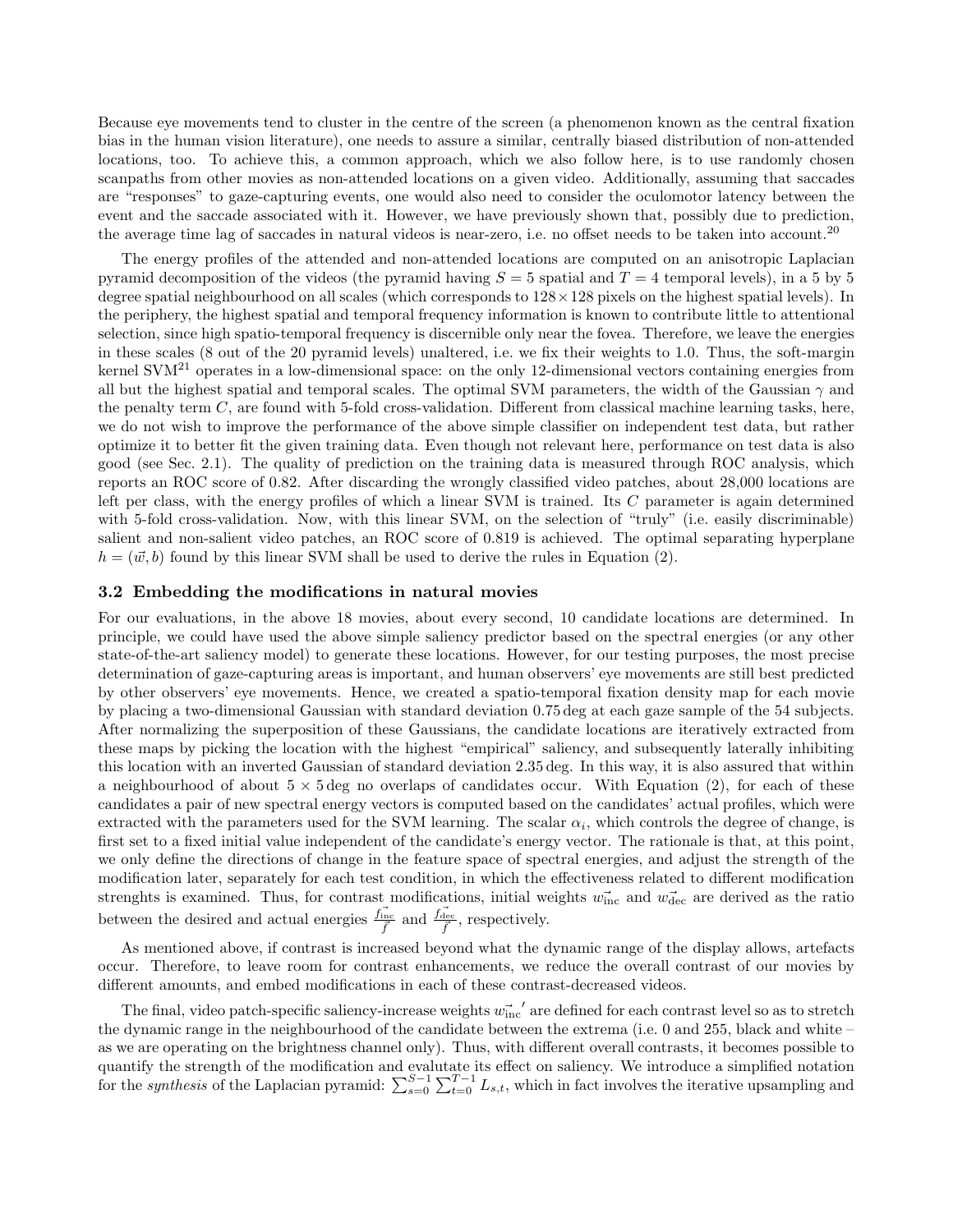addition of the Laplacian levels. To avoid overflows, for each pixel  $p = (x, y, z)$  in the modified spatio-temporal video patch the following must hold:

$$
0 \le \sum_{s=0}^{S-1} \sum_{t=0}^{T-1} w'_{s,t} L_{s,t}(x, y, z) \le 255,
$$
\n
$$
(3)
$$

where  $w'_{s,t}$  is the patch-specific weighting coefficient for the spatio-temporal frequency band  $(s,t)$ . These weights are obtained from the initially derived ones  $(w_{s,t})$ :

$$
w'_{s,t} = (w_{s,t} - 1)\beta + 1,\t\t(4)
$$

where  $\beta$  takes now the role of  $\alpha_i$  from Equation (2) in controlling the strength of the manipulation. To stretch the intensity range to the extrema but not beyond,  $\beta$  is derived from Equation (3) for each spatio-temporal video patch individually as

$$
\beta = \min_{(x,y,z)\in\text{patch}} \begin{cases} \frac{255 - \sum_{s} \sum_{t} L_{s,t}(x,y,x)}{\sum_{s} \sum_{t} w_{s,t} L_{s,t}(x,y,z) - \sum_{s} \sum_{t} L_{s,t}(x,y,z)}, & \text{if the denominator > 0} \\ -\frac{\sum_{s} \sum_{t} L_{s,t}(x,y,z)}{\sum_{s} \sum_{t} w_{s,t} L_{s,t}(x,y,z) - \sum_{s} \sum_{t} L_{s,t}(x,y,z)}, & \text{if the denominator < 0} \end{cases} \tag{5}
$$

For each pixel in the video patch, exactly one of the following conditions holds: (1) the denominator is larger than zero, i.e. the manipulation brings an increase in pixel intensity, and so (in the limit)  $\beta$  should stretch the new intensity to 255; (2) the denominator is negative, i.e. the modified pixel intensity is smaller than the original, and should, therefore, be decreased further to 0; (3) the denominator is zero, i.e. the pixel intensity remains the same, hence,  $\beta$  is not affected. By picking the smallest ratio over all pixels in the patch, we assure that the modified intensities remain in the allowed range.

The quantification of the strength of the saliency-decrease rules cannot be tied to the overall contrast level of the video. Instead, the strength is varied by scaling the initial  $w_{\text{dec}}^2$  weights so that n weights closest to zero are actually brought to zero  $(0 \le n < S \cdot T)$ . Setting the energies in certain scales to zero means removing those frequencies.

For the experiment, three saliency-increase and one saliency-decrease strengths were tested; for the increase rules, the original videos were decreased to 70, 80, and 90 percent overall contrast. For simplicity, we only report results for one condition: the 80% overall contrast case. The same qualitative results were obtained in the other two conditions, with the obvious difference that saliency-increase modifications at 70% contrast were stronger than at 80% or 90%. For decrease rules, n was set to 4, i.e. frequencies in four spatio-temporal levels – with weights closest to zero – were removed. Every second, the saliency of 5 randomly chosen candidate points was increased further, and the remaining 5 candidates were decreased in their saliency. For the results reported below, spatio-temporal contrast manipulations were embedded in a 5 by 5 deg spatial and 700 ms temporal neighbourhood centred around the candidates. An example stillshot from a movie and its altered version is shown in the first row of Fig. 2. Lack of temporal change in the printed figure renders the modifications less visible than in the actual movie; however, in the difference map of the two the 10 modified patches are clearly discernible. In this specific frame of the "roundabout" scene, the 5 locations in the upper part of the scene are decreased in saliency, while those in the lower part are increased.

#### 3.3 Results

The effect of spectral energy modifications on overall saliency is evaluated by pairwise comparison of the saliency maps of unmodified and transformed videos – maps which were generated by three independent models of bottom-up attention. The first of these is an implementation of the classical Itti and Koch saliency map, the architecture of which we reviewed in the introduction. Here, we use the Maxnorm normalization scheme (based on normalized summation) to fuse the separate feature maps into one master map. SUNDAy, the second model, uses natural image statistics in combination with a Bayesian approach to detect gaze-capturing events. To create the saliency maps for both of these models, their publicly available implementations were used with their default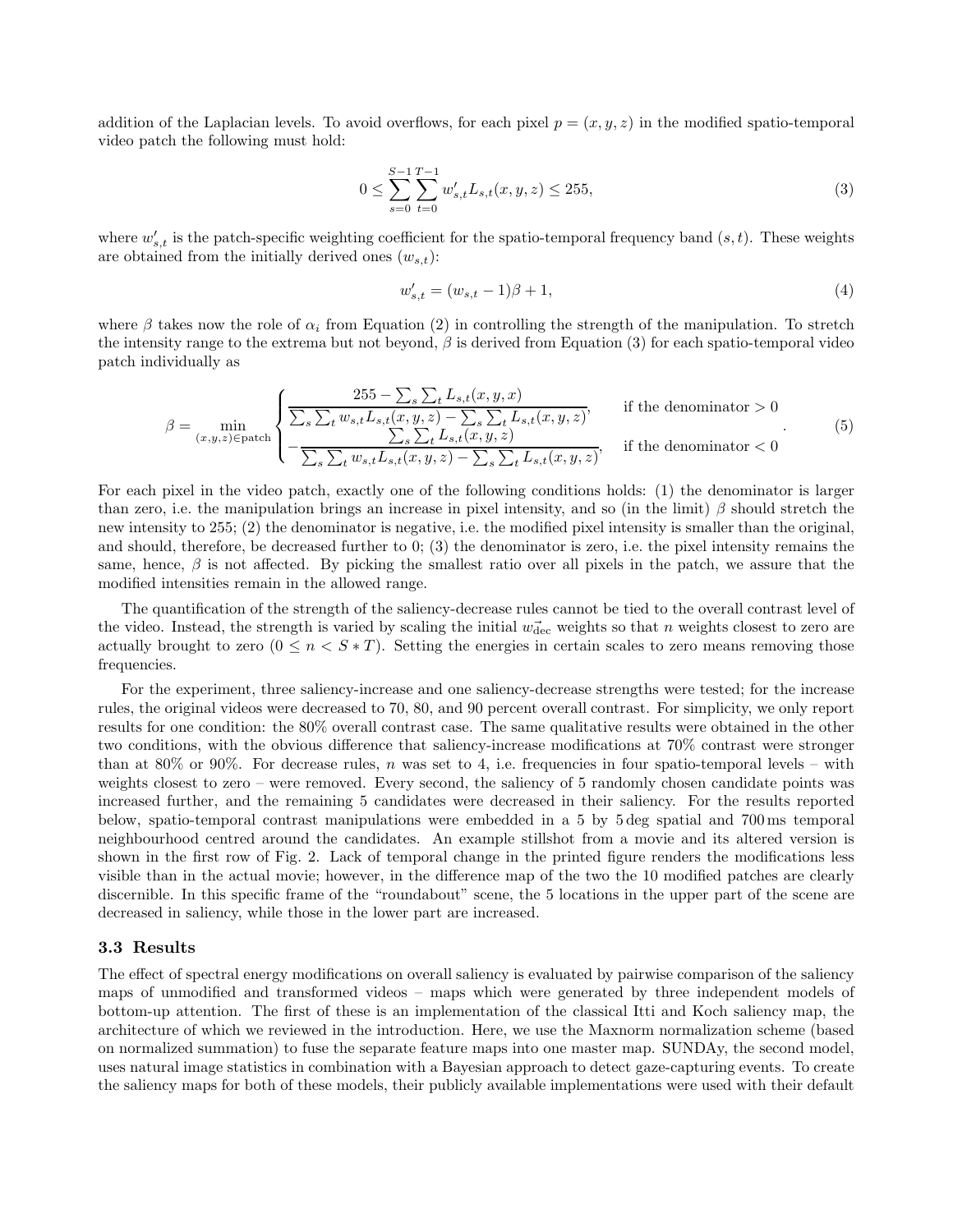

Figure 2. Saliency maps for one frame of an original (first column) and altered (second column) video. Ten non-overlapping candidate (i.e. salient) regions undergo saliency manipulations: the five candidates in the upper part of the scene are reduced in saliency, while the remaining five in the lower part are rendered more salient. Three baseline models are used to obtain the saliency maps: the geometrical invariant  $K$  (second row), the model of Itti and Koch (third row), and SUNDAy (last row). In the differences of the saliency maps before and after the modification (third column), the desired alteration in saliency can be clearly detected for the saliency-increase case (dark areas in the difference maps), while the decrease rules (bright areas in the differences) have a weaker effect on the saliency (in particular for SUNDAy).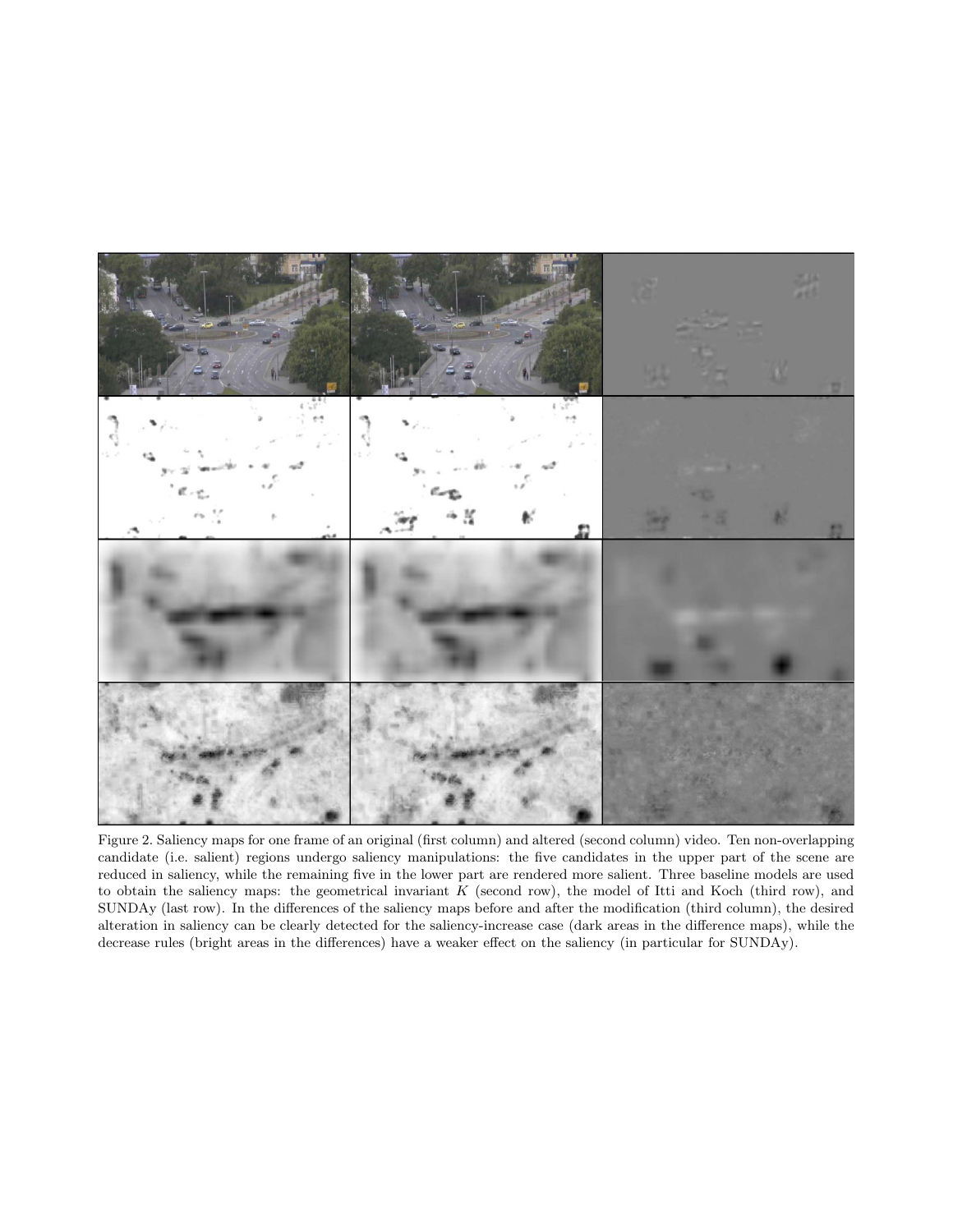

Figure 3. Box plots comparing the saliency distributions of candidate locations extracted from the saliency maps of original and modified videos. The distributions at saliency-increase (INC) and decrease (DEC) locations are treated separately. In all cases, the differences between the original and modified saliency distributions are statistically significant (paired Wilcoxon signed rank test) (middle line: median, box: upper and lower quartile, whiskers: data extent, outliers not shown).

parameters. Finally, the third algorithm, introduced in Ref. 4, is a simple and fast alternative to state-of-the-art saliency algorithms, and relies on the estimation of the intrinsic dimension, i.e. the degree of variation of the signal, by means of computing the geometrical invariants of the structure tensor. We have previously shown that the more the video signal varies locally, i.e. the higher its intrinsic dimension is, the more it attracts human gaze. The geometrical invariant  $K$ , which encodes spatial and temporal changes and is computed as the product of the eigenvalues of the structure tensor, even outperforms baseline models in predicting eye movements.<sup>18</sup> The parameters for computation of  $K$  were as in Ref. 18. All of these models compute saliency on spatially downsampled versions of the original movie in order to reduce computational cost and to increase resilience against noise. The lowpass-filtered videos (6.6 cycles/degree) were created by filtering the video with a 5-tap spatial binomial filter and downsampling it (in space) by a factor of two. Note, though, that the highest spatial levels remained unchanged in our transformations anyway.

Saliency maps for the "roundabout" scene from Fig. 2 are shown in subsequent rows of the same figure (in the order: invariant  $K$ , Itti and Koch, and SUNDAy – second to fourth rows). Alterations in the saliency distribution are visually more striking in the image differences (third column) between the saliency maps of unchanged and modified videos. Here, a deviation from the gray value indicates an alteration in the saliency level: at darker areas a saliency-increase occurs, while brighter regions experience a decrease in saliency. Visually, saliency-increase seems to have a more pronounced effect than decrease, especially in the case of the maps computed by SUNDAy.

The saliency of candidate locations before and after the energy modification was compared with a paired Wilcoxon signed rank test, and proved to be significantly different for all three saliency models and both increase and decrease (see Fig. 3). Results confirm our observation on the effectiveness of the modifications: the differences in saliency level are significantly greater where a saliency-increase manipulation was performed than at decrease locations. However, comparing the effectiveness of the two types of changes is not entirely fair, as the quantifications of the strength of manipulation for increase rules is independent of that of the decrease rules. Also, the modifications are the most effective (in changing the saliency distribution) for invariant  $K$  $(p = 1.9 \cdot 10^{-240}$  for increase rules,  $p = 1.7 \cdot 10^{-165}$  for decrease rules). Nevertheless, the desired effect is reached also in the saliency maps of Itti and Koch (increase,  $p = 4.9 \cdot 10^{-213}$ ; decrease,  $p = 5.0 \cdot 10^{-67}$ ) and SUNDAy (increase,  $p = 1.0 \cdot 10^{-145}$ ; decrease,  $p = 8.0 \cdot 10^{-25}$ ). Unlike invariant K, which detects spatio-temporal intensity variations (space-time corners, non-constant translations), the two state-of-the-art models base their prediction of saliency on additional low-level features, such as colour and orientation. This explains why modifications to contrast only have a more modest (yet significant) impact on overall saliency in the case of the Itti and Koch and SUNDAy models.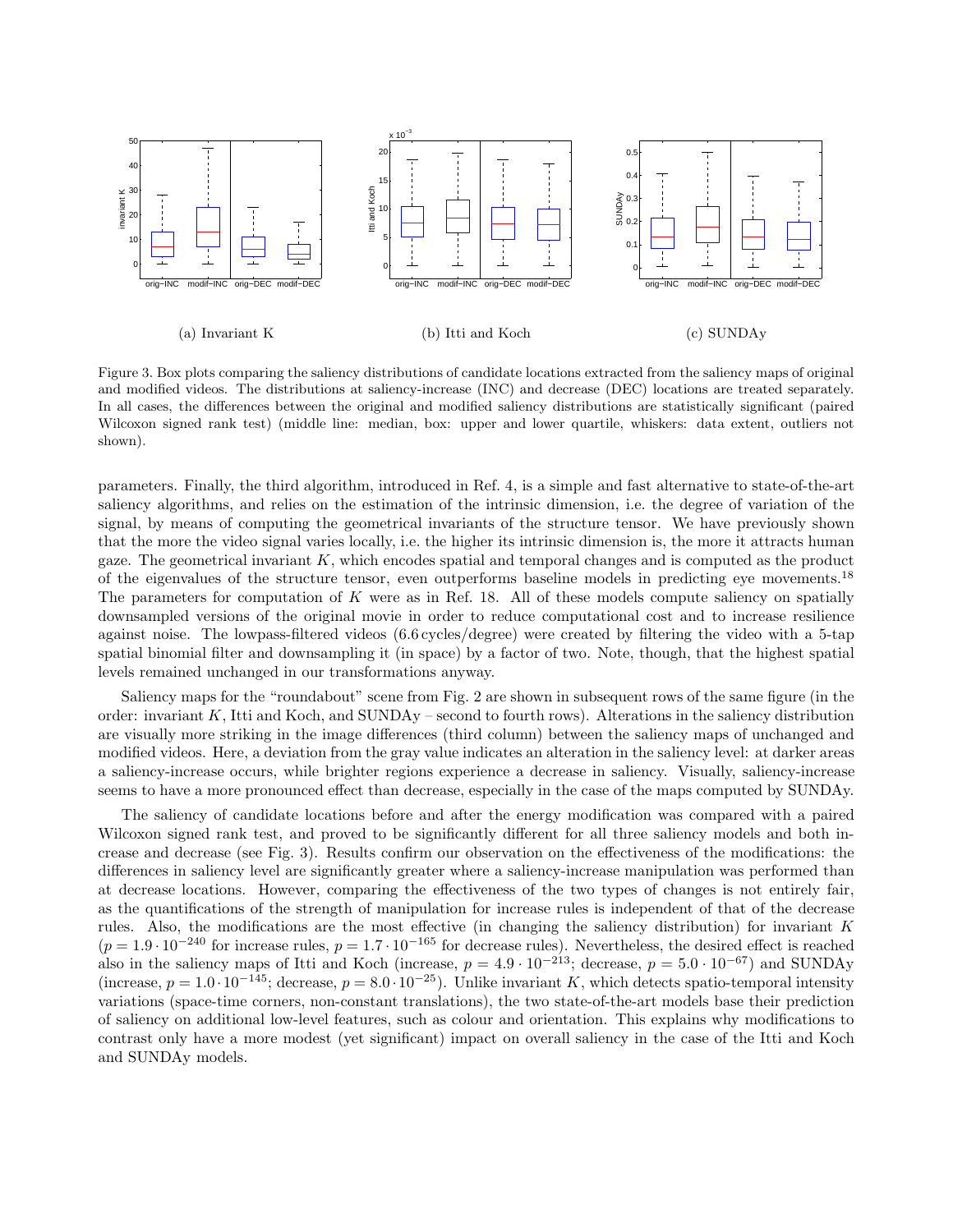## 4. CONCLUSION AND OUTLOOK

Redirecting visual attention to certain goal-relevant areas in the visual field is a promising new strategy to integrate into future visual and communication systems. Our goal in this paper was to explore techniques that allow to alter the saliency distribution of the scene, by embedding subtle low-level changes in the visual stimulus. With effective changes that do not introduce objectionable image artefacts, an unconscious gaze guiding process may be achieved.

In this paper, we proposed a generic saliency modification scheme in which, first, the structural differences between attended and non-attended video locations are learnt. The information on the class boundary that separates the two classes was then used to derive the desired image transformations that lead to an alteration in saliency. Our scheme is generic because it does not assume any specific low- or high-level image feature space in which the manipulation rules are derived. However, two constraints have to be met by the selected feature(s). First, for effective saliency transformations, in this space, a high separability of the salient and non-salient video areas is highly desirable. Second, modifications in the chosen feature space need to be mapped to manipulation rules in the original input or pixel space of videos.

The spectral energy, computed on a spatio-temporal Laplacian pyramid, has proven to be a simple feature that fulfils the above constraints. Transformations performed in this low-dimensional space were implemented as local spatio-temporal contrast manipulation rules (on the spatio-temporal Laplacian). Normalization schemes to avoid visual artefacts and ways to quantify the modification strengths were also discussed. Finally, in a preliminary experiment, which aimed at evaluating the potential of such local video manipulations, we used three independent saliency models to compare the saliency maps of the unmodified and altered videos. The desired effect was reached in the saliency maps of modified movies, where a saliency-increase (or -decrease) rule applied to a video patch led to an increase (or decrease) in absolute saliency relative to the original movie patch.

It should be also noted that, since the saliency transformation rules are learned from eye movement data and validated on existing saliency models, our results are also indicative of the biological relevance of these models.

In future work, we shall investigate and empirically validate the effect of gaze-contingent energy modifications on eye movements in a psychophysical experiment.

## ACKNOWLEDGMENTS

We would like to thank Karl Gegenfurtner: data were collected in his lab at the Dept. of Psychology of Giessen University. Our research has received funding from the European Commission within the project GazeCom (contract no. IST-C-033816) of the 6th Framework Programme. All views expressed herein are those of the authors alone; the European Community is not liable for any use made of the information.

### REFERENCES

- [1] Itti, L., Koch, C., and Niebur, E., "A model of saliency-based visual attention for rapid scene analysis," *IEEE Transactions on Pattern Analysis and Machine Intelligence* 20, 1254–1259 (Nov 1998).
- [2] Bruce, N. and Tsotsos, J., "Saliency based on information maximization," in [*Advances in Neural Information Processing Systems 18*], Weiss, Y., Schölkopf, B., and Platt, J., eds., 155–162, MIT Press, Cambridge, MA (2006).
- [3] Kienzle, W., Wichmann, F. A., Schölkopf, B., and Franz, M. O., "A Nonparametric Approach to Bottom-Up Visual Saliency," in [*Advances in Neural Information Processing Systems*], 689–696, MIT Press, Cambridge, Mass. USA (2007).
- [4] Vig, E., Dorr, M., and Barth, E., "Efficient visual coding and the predictability of eye movements on natural movies," *Spatial Vision* 22(5), 397–408 (2009).
- [5] Geisler, W. S. and Perry, J. S., "A real-time foveated multiresolution system for low-bandwidth video communication," in [*Human Vision and Electronic Imaging: SPIE Proceedings*], Rogowitz, B. E. and Pappas, T. N., eds., 294–305 (1998).
- [6] Aloimonos, Y., Weiss, I., and Bandyopadhyay, A., "Active vision," *International Journal of Computer Vision* 1(4), 333–356 (1988).